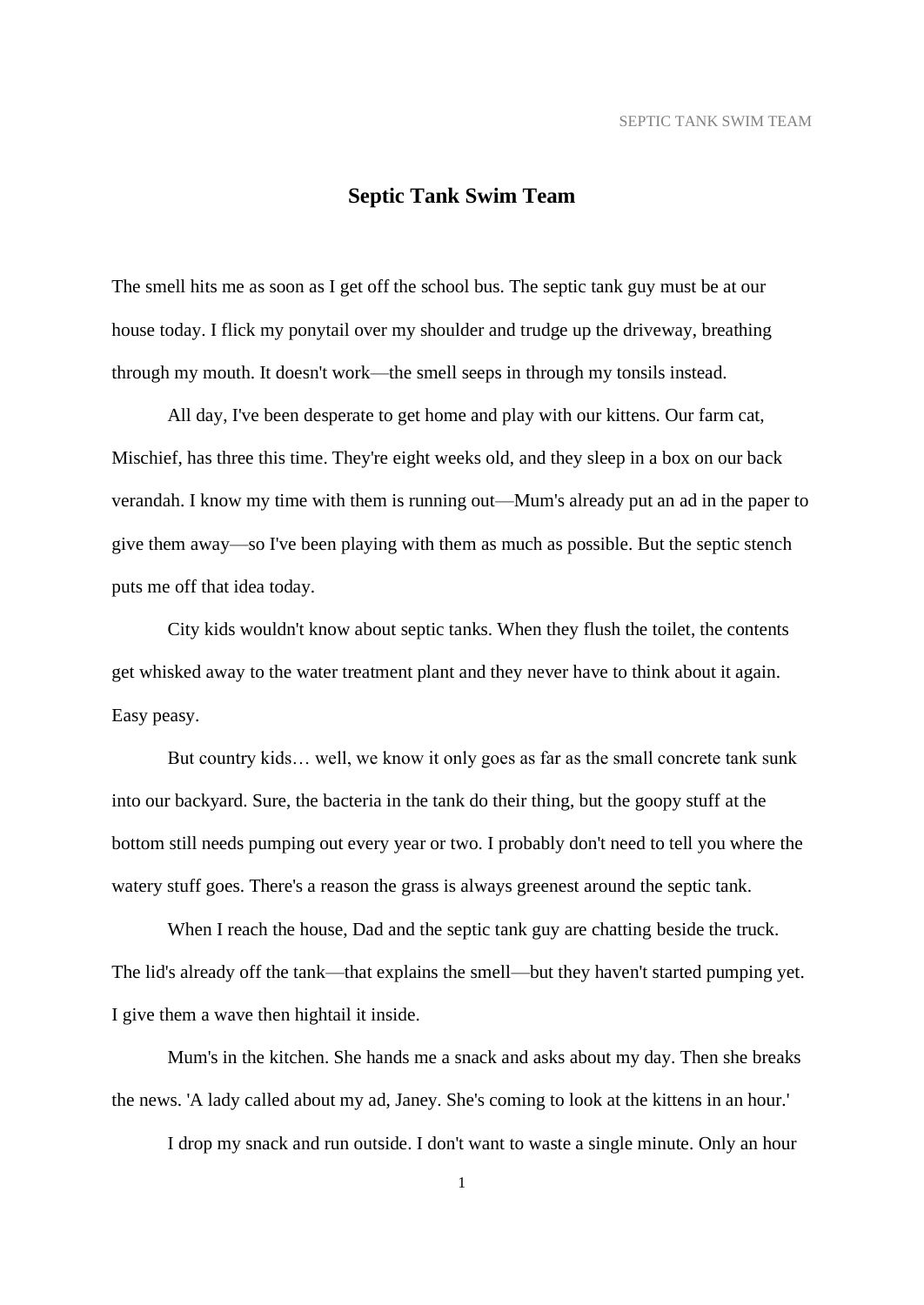left with the kittens! I'll just have to put up with the smell.

I hurry to their box in the corner of the verandah.

They're not there.

I look around, checking all the usual spots. They're not lapping at their milk bowl. They're not napping on the path. They're not scampering around the clothesline.

Then I hear it. A tiny 'mew'.

And two more. 'Mew! Mew!'

I look further into the backyard. Mischief is standing on top of the septic tank, her tail flicking worriedly. She's looking down at something. Something in the middle of the septic tank. The round lid of the tank is lying in the lush grass nearby.

I sprint over. I stare down through the opening. At first, all I see is a circle of oily brown sludge, surrounded by shadow.

Then they paddle into view. 'Mew! Mew! Mewww!'

'MUM!' I shriek. 'DAD! THE KITTENS ARE IN THE SEPTIC TANK!'

Mum erupts from the house. Dad and the septic tank guy rush over. The four of us plus Mischief—gaze down into the tank as the three kittens doggy-paddle around their porridge-y pool of poo.

For a moment, we're all frozen.

Then Mischief dips an experimental paw through the opening. She pulls her paw back.

'A board!' Dad gasps. He runs off towards the shed.

Mum wrings her hands. 'Gloves!' she exclaims, dashing back into the house.

The septic tank guy just stares into the hole with his mouth hanging open.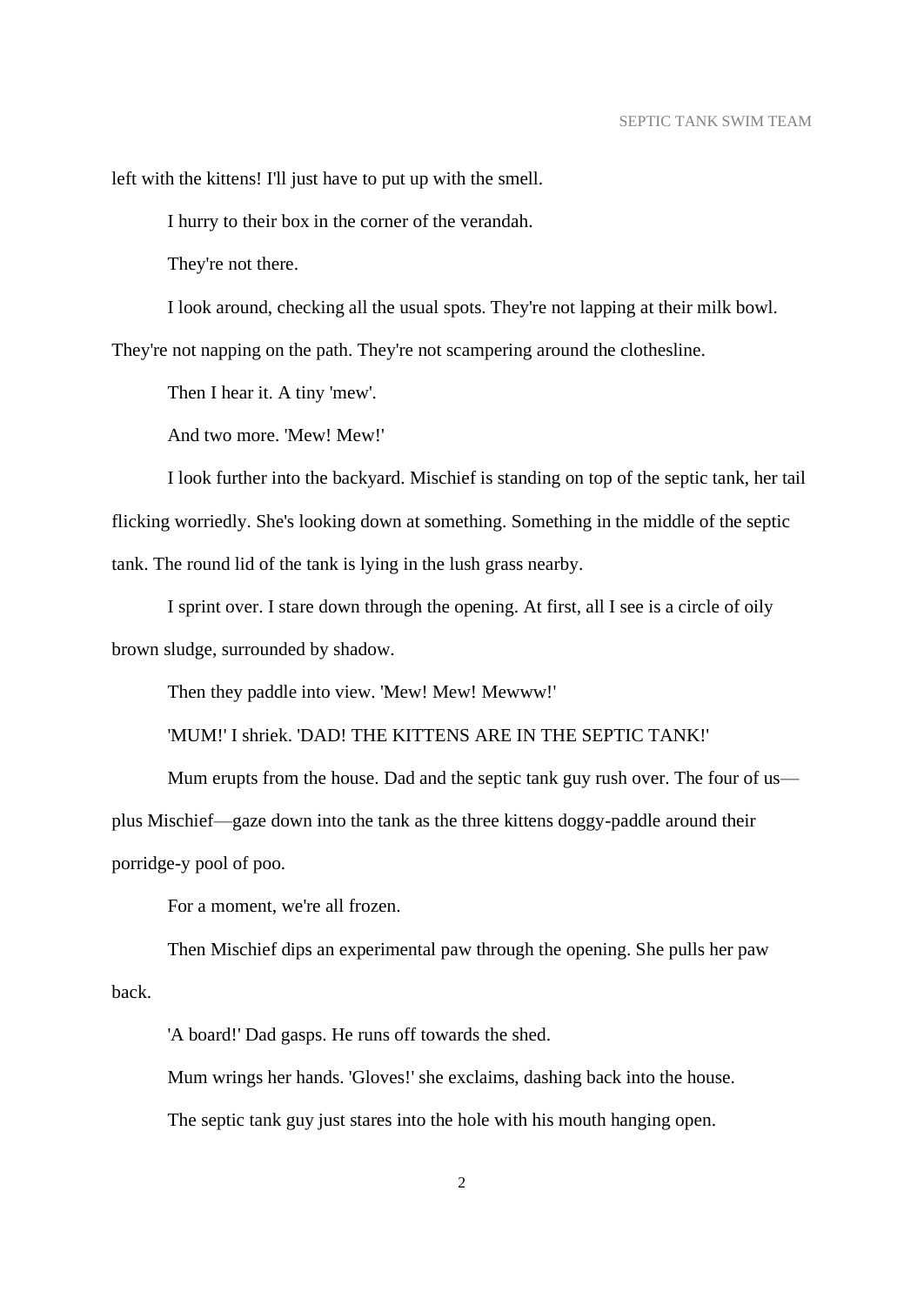'Mew! Mew! Mewww!'

I can't stand it any longer. I don't care about the smell. I don't care about the poo. I don't care about my white school shirt. I only care about the kittens.

I lie down on my stomach, my head over the hole. I reach into the tank, trying not to gag.

The black-and-white kitten swims towards me. I pinch the scruff of his neck and pluck him out of the sludge. He curls up, and I plop him into the grass beside the tank.

I lean over the hole again. I grab the ginger kitten. I lift her out of the tank and place her beside her brother. Mischief sniffs them, but doesn't seem to know what else to do.

Mum and Dad return, rubber gloves and wooden board in hand. I smile smugly to myself. I'm doing fine without them. I haven't even got any poo on my fingers.

I reach into the tank one more time. The little tabby kitten is paddling around the edge, almost out of reach. She's going at an awesome pace. She'd be unbeatable in the Cat Olympics. I lean in as far as I dare.

'Janey, use this!' Dad tries to angle the board through the hole. It catches my ponytail. The ends of my hair splash down into the poo. I jerk my head up. My slimy ponytail flicks across my mouth.

'BAURGH!' I spit.

I try to sit up. My hand misses the edge of the hole. I flop sideways, hitting my shoulder on the rim. My arm splashes down into the tank.

The little supercharged swim champ crashes into my arm. I scoop her up. I struggle upright and cuddle her to my chest.

For a moment, there's silence.